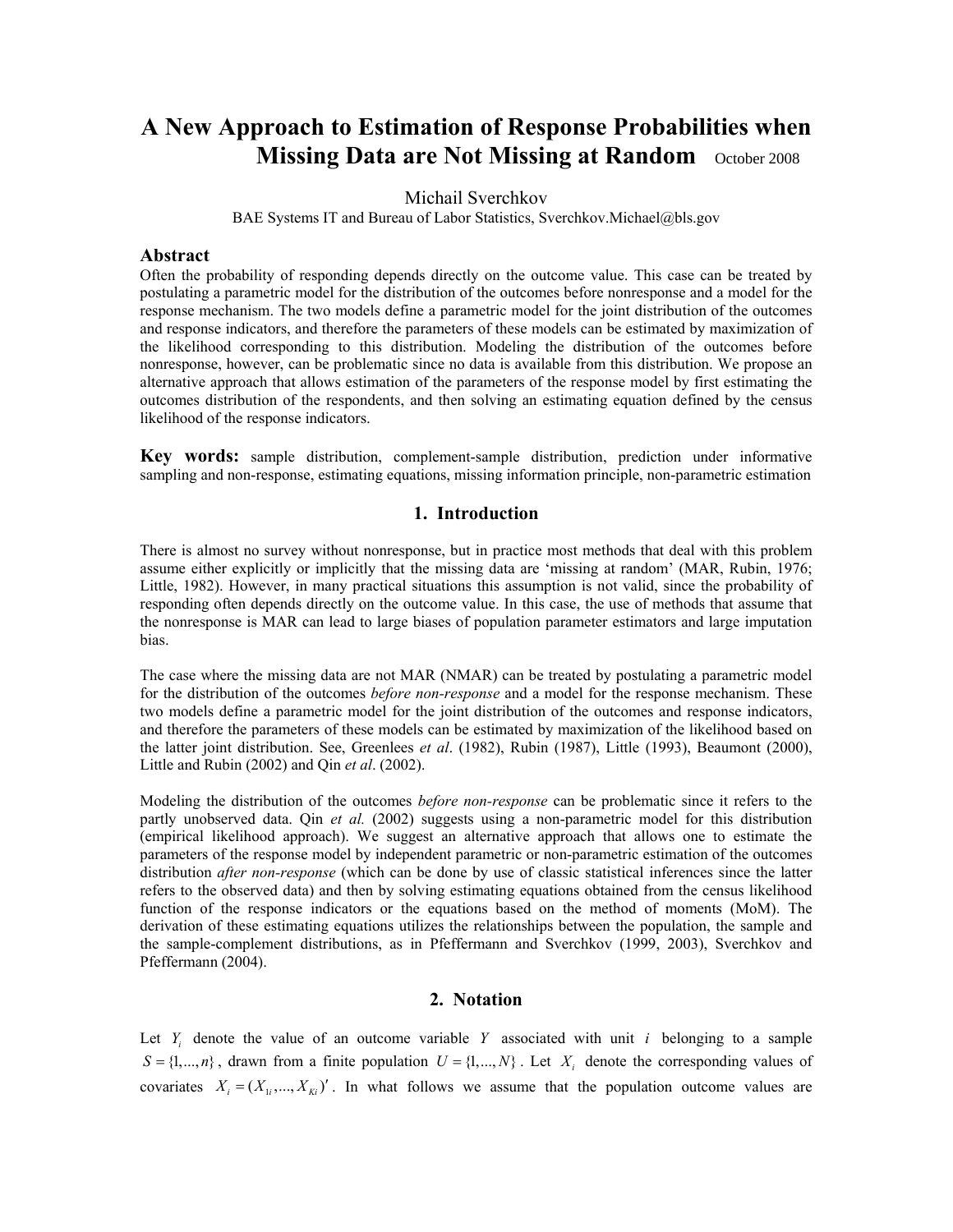independent realizations from distributions with unknown probability density functions  $(pdf)$ ,  $f(Y_i|X_i)$ . We use the abbreviation  $pdf$  for the probability density function when  $Y_i$  is continuous and the probability function when *Y<sub>i</sub>* is discrete. Let  $R = \{1, ..., n_n\}$  define the sample of respondents (the sample with observed outcome values), and  $R^c = \{n_r + 1, ..., n\}$  define the sample of nonrespondents. The response process is assumed to occur stochastically, independently between units. The observed sample of respondents can be viewed therefore as the result of a two-phase sampling process where in the first phase the sample *S* is selected from *U* with known inclusion probabilities  $\pi_i = Pr(i \in S)$  and in the second phase the sample *R* is 'self selected' with unknown response probabilities (Särndal and Swensson, 1987).

Denote by  $p(Y_i, X_i) = Pr(i \in R | Y_i, X_i, i \in S)$  and let  $u_i$  and  $v_i$  be any random vectors such that  $(u_i, v_i)$  and response indicators,  $R_i$  ( $R_i = 1$  if  $i \in R$  and 0 otherwise), are independent given  $(Y_i, X_i, i \in S)$ . For example,  $u_i$  and  $v_i$  are functions of  $(Y_i, X_i)$ , or the responses are completely defined by  $(Y_i, X_i)$ . In what follows we use the following relationships between population and the sample distribution (Pfeffermann and Sverchkov 1999, 2003 and Sverchkov and Pfeffermann 2004) which can be written in terms of response probabilities as, 1

$$
E(u_i | v_i, i \in S) = \frac{E(p^{-1}(Y_i, X_i)u_i | v_i, i \in R)}{E(p^{-1}(Y_i, X_i) | v_i, i \in R)},
$$
\n(2.1)

$$
E(u_i | v_i, i \in R^c) = \frac{E\{[p^{-1}(Y_i, X_i) - 1]u_i | v_i, i \in R\}}{E\{[p^{-1}(Y_i, X_i) - 1] | v_i, i \in R\}}.
$$
\n(2.2)

Note that  $(2.1)$  implies

$$
E[p^{-1}(Y_i, X_i) | i \in R] = 1/E[p(Y_i, X_i) | i \in S].
$$
\n(2.3)

**Remark 2.1** In the following sections we concentrate on estimation of the response probabilities  $p(Y, X_i)$ . Note that if the response probabilities or their estimates are known then the sample respondents can be considered as a sample from the finite population with known or estimated selection probabilities  $\tilde{\pi}_i = \pi_i \hat{p}(Y_i, X_i)$ . Then population model parameters (or finite population parameters) can be estimated as if there were no non-response with these new inclusion probabilities, see Särndal and Swensson (1987). One can use these probabilities for imputation also using the relationship between the sample and samplecomplement distributions derived in Sverchkov and Pfeffermann (2004),

$$
f(u_i | v_i, i \in R^c) = \frac{[p^{-1}(Y_i, X_i) - 1]f(u_i | v_i, i \in R)}{E\{[p^{-1}(Y_i, X_i) - 1] | v_i, i \in R\}}.
$$
\n(2.4)

## **3. Estimation of the Response Probabilities when Non-Response is NMAR based on Estimating Equations obtained from the Likelihood function of the Response Indicators (EEL)**

In this section we suggest a new approach that enables us to estimate the probabilities  $Pr(i \in R | Y_i, X_i, i \in S)$  based only on knowledge of the respondents' *pdf*,  $f[Y_i | X_i, i \in R]$ . Let  $p(Y_i, X_i; \gamma) = Pr(i \in R | Y_i, X_i; i \in S; \gamma)$  and suppose that  $p(Y_i, X_i; \gamma)$  is differentiable with respect to (vector) parameter  $\gamma$ .

In this and in the first part of the next section we consider the following scenario (*Scenario A*): The covariates are observed for all non-respondents, i.e. Observed Data= $\{Y_i, i \in R, X_k, k \in S\}$ .

Under this scenario, if the missing data were later observed,  $\gamma$  could be estimated by solving the likelihood equations,

$$
\sum_{i\in R} \frac{\partial \log p(Y_i, X_i; \gamma)}{\partial \gamma} + \sum_{i\in R^c} \frac{\partial \log[1 - p(Y_i, X_i; \gamma)]}{\partial \gamma} = 0.
$$
\n(3.1)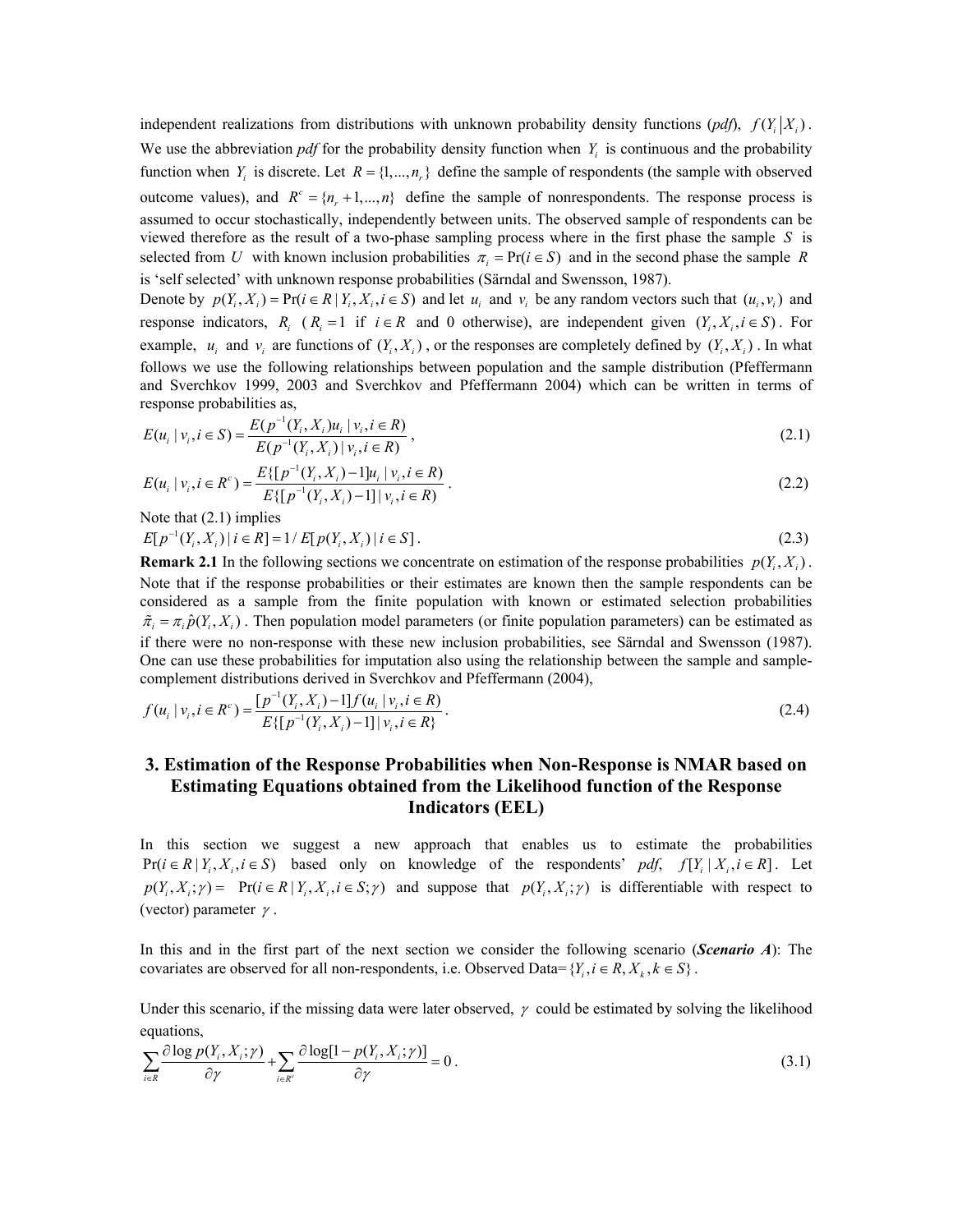Similarly to the Missing Information Principle (Cipillini *et al*, 1955, Orchard and Woodbury 1972), since the outcome values are missing for  $j \in R^c$ , we propose to solve instead,

$$
0 = E\left[\sum_{i\in R} \frac{\partial \log p(Y_i, X_i; \gamma)}{\partial \gamma} + \sum_{i\in R^c} \frac{\partial \log[1 - p(Y_i, X_i; \gamma)]}{\partial \gamma} | \text{Observed Data} \right], i.e.,
$$
  
\n
$$
0 = E\left[\sum_{i\in R} \frac{\partial \log p(Y_i, X_i; \gamma)}{\partial \gamma} + \sum_{i\in R^c} \frac{\partial \log[1 - p(Y_i, X_i; \gamma)]}{\partial \gamma} | Y_i, i \in R, X_k, k \in S \right]
$$
  
\n
$$
= \sum_{i\in R} \frac{\partial \log p(Y_i, X_i; \gamma)}{\partial \gamma} + \sum_{i\in R^c} E\left[\frac{\partial \log[1 - p(Y_i, X_i; \gamma)]}{\partial \gamma} | i \in R^c, X_k, k \in S \right]
$$
  
\n
$$
= \sum_{i\in R} \frac{\partial \log p(Y_i, X_i; \gamma)}{\partial \gamma} + \sum_{j\in R^c} \frac{E\{(p^{-1}(Y_j, X_j; \gamma) - 1) \frac{\partial \log[1 - p(Y_j, X_j; \gamma)]}{\partial \gamma} | X_j, j \in R\}}{E\{(p^{-1}(Y_j, X_j; \gamma) - 1) | X_j, j \in R\}}
$$
  
\n
$$
= \sum_{i\in R} \frac{\partial \log p(Y_i, X_i; \gamma)}{\partial \gamma} + \sum_{j\in R^c} \frac{F\left\{(p^{-1}(Y_j, X_j; \gamma) - 1) | X_j, j \in R\} \right\}}{F\left\{(p^{-1}(Y_j, X_j; \gamma) - 1) | X_j, j \in R\} \right\}}
$$
(3.2a)

$$
=\sum_{i\in R}\frac{\partial p(Y_i,X_i;\gamma)}{\partial \gamma}p^{-1}(Y_i,X_i;\gamma)-\sum_{j\in R^c}\frac{\int p^{-1}(Y_j,X_j;\gamma)\frac{\partial p(z_j,\gamma,\gamma)}{\partial \gamma}f(Y_j\mid X_j,j\in R)dY_j}{\int p^{-1}(Y_j,X_j;\gamma)f(Y_j\mid X_j,j\in R)dY_j-1}.
$$
\n(3.2b)

The third equation follows from (2.2) where we assume for simplicity that  $p(Y_i, X_i; \gamma)$  and  $(X_k, k \in S)$ are independent given  $X_i$ . Note that the second sum in (3.2a) and (3.2b) predicts the unobserved second sum in (3.1). Note also that if  $p(Y_i, X_j; \gamma)$  is a function of  $X_i$  and  $\gamma$  only (missing data are MAR) then (3.2b) reduces to a common system of log-likelihood equations,  $\frac{\log p(X_i; \gamma)}{\partial \gamma} - \sum_{i = p^c} \frac{\partial \log[1 - p(X_i; \gamma)]}{\partial \gamma} = 0$  $\sum_{i}$   $\sum_{i}$   $\sum_{i}$   $\sum_{j}$   $\sum_{i}$   $\sum_{i}$   $\sum_{i}$   $\sum_{i}$   $\sum_{i}$   $\sum_{i}$  $i \in R$  *i*  $\in R$  $p(X_i; \gamma)$   $\longrightarrow$   $\partial \log[1-p(X_i; \gamma)]$  $\sum_{i\in R}\frac{\partial \log p(X_i;\gamma)}{\partial \gamma} - \sum_{i\in R^c}\frac{\partial \log[1-p(X_i;\gamma)]}{\partial \gamma} = 0.$ 

#### *Estimating functions* (3.2b) suggest the following two-step estimation procedure:

Step 1. Fit the model  $f_r(Y_i | X_i) = f[Y_i | X_i, i \in R]$ . Note that this *pdf* refers to the respondents' sample and therefore can be identified and estimated from the observed data using classic statistical inferences. Step 2. Approximate (3.2b) by replacing  $f_r(Y_i | X_i)$  by its estimate,  $\hat{f}_r(Y_i | X_i)$ , and solve (3.2b) for  $\gamma$ .

Note that instead of estimation of  $f<sub>r</sub>$  in (3.2b) one can estimate respective expectations in (3.2a) nonparametrically, and after substituting the estimates in (3.2a) solve them for  $\gamma$ . For example, for discrete *X* -s and an arbitrary function *g*,  $E[g(Y_j, X_j, \gamma) | X_j = x, j \in R]$  can be estimated by the respective mean,

$$
\left(\sum_{j\in R:X_j=x}1\right)^{-1}\sum_{j\in R:X_j=x}g(Y_j,X_j,\gamma).
$$
 For continuous  $X$ -s let  $m(x,\gamma)$  be an estimator of  $F(x|X,y) \to Y$  with  $x \to \infty$ .

$$
E(g(Y_j, X_j, \gamma) | X_j = x, j \in R), \qquad \text{for} \qquad \text{example} \qquad \text{the} \qquad \text{Nadaraya-Watson} \qquad \text{estimator},
$$
  

$$
\sum K[(x - X_j) / h]g(Y_j, X_j, \gamma)
$$

$$
m(x, \gamma) = \frac{\sum_{j \in R} K[(x - X_j)/h]}{\sum_{j \in R} K[(x - X_j)/h]}
$$
, where *h* and *K* are a scale-factor and a kernel. Estimating the

respective conditional expectations in the second sum of  $(3.2a)$  by  $m(x, \gamma)$  one obtains the following *estimating equations*,

$$
\sum_{i \in R} \frac{\partial p(Y_i, X_i; \gamma)}{\partial \gamma} p^{-1}(Y_i, X_i; \gamma) - \sum_{j \in R'} \frac{\sum_{k \in R} K[(X_k - X_j)/h] p^{-1}(Y_k, X_k; \gamma) \frac{\partial p(Y_k, X_k; \gamma)}{\partial \gamma}}{\sum_{k \in R} K[(X_k - X_j)/h][p^{-1}(Y_k, X_k; \gamma) - 1]} = 0,
$$
\n(3.3)

which defines an estimator of  $\gamma$ .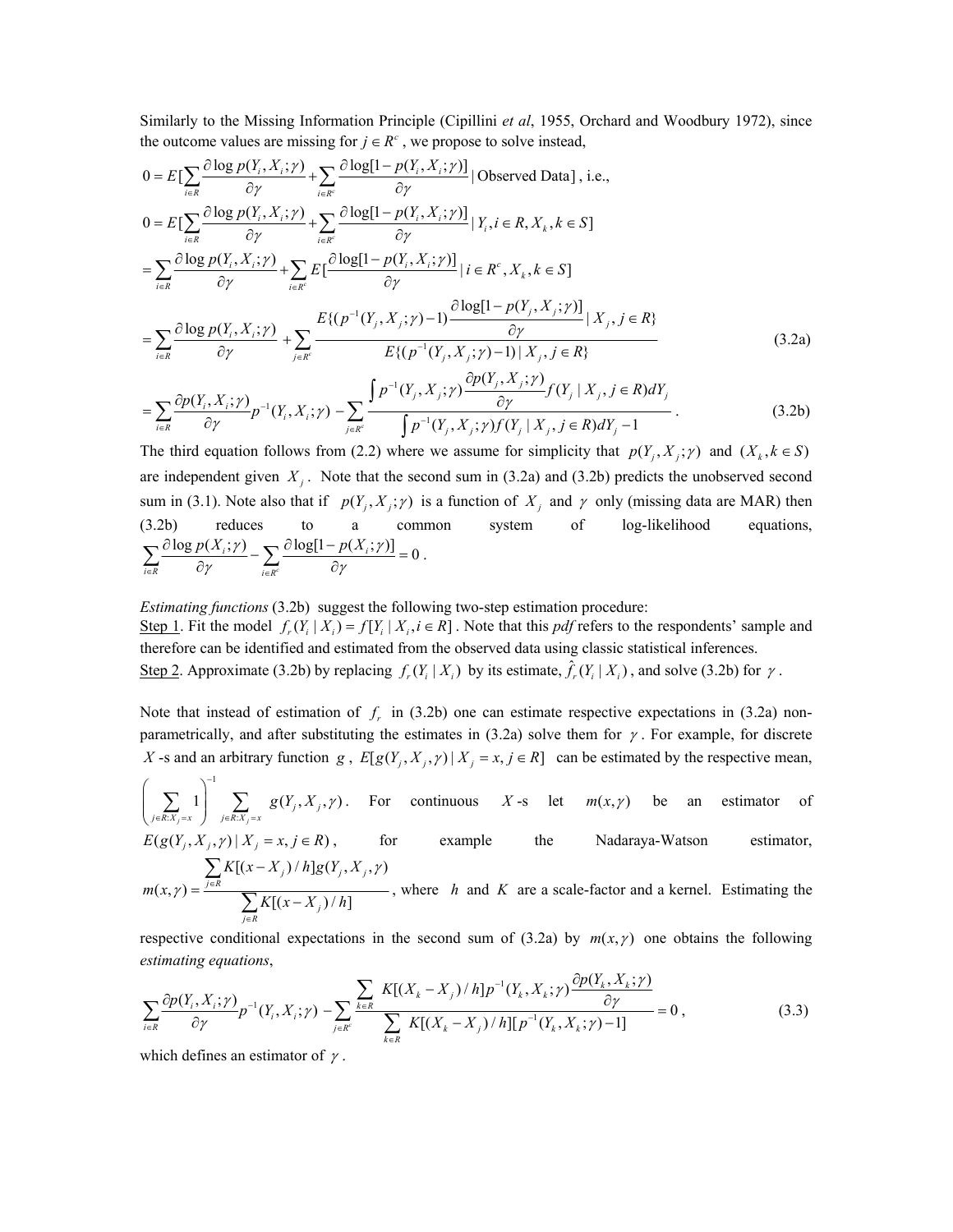Estimating equations (3.3) do not require any knowledge of the model for the respondents. On the other hand one can expect that the estimates obtained by solving (3.3) will be less stable than the estimates obtained from (3.2b) by the above two step estimation procedure when the model for the respondents can be fitted well.

## **4. Estimation of the Response Probabilities when Non-Response is NMAR based on Estimating Equations obtained by the Method of Moments (MoM)**

The response probabilities can also be estimated by solving estimating equations obtained by application of MoM and the relationship (2.1).

Under scenario A, by (2.1), for any function *G* (for example  $G(X_i) = (X_i^1, ..., X_i^K)'$ , so that  $E[G(X_i) | i \in S]$  is a vector of the first *K* moments of *X* over the sample distribution),  $E[G(X_i) | i \in S] = E\{E[G(X_i) | Y_i, i \in S] | i \in S\}$ 

$$
= \frac{E\{p^{-1}(Y_i, X_i, \gamma)\frac{E[p^{-1}(Y_i, X_i, \gamma)G(X_i) \mid Y_i, R_i = 1]}{E[p^{-1}(Y_i, X_i, \gamma)\mid Y_i, R_i = 1]} \mid R_i = 1\}}{E\{p^{-1}(Y_i, X_i, \gamma)\mid R_i = 1\}},
$$
\n(4.1)

and  $E[p^{-1}(Y_i, X_i, \gamma) | R_i = 1] = n / E(n_i)$ . (4.2) Eq. 4.2 follows from (2.3) and  $\sum_{i \in S} p(Y_i, X_i, \gamma) = E(n_r)$  $p(Y_i, X_i, \gamma) = E(n)$  $\sum_{i\in S} p(Y_i, X_i, \gamma) = E(n_r)$ .

Let dim( $\gamma$ ) = K + 1. If for some G, dim(G) = K, the system of estimating functions (4.1) – (4.2) has an unique solution then it defines the parameter  $\gamma$ . Therefore one can apply MoM to (4.1) – (4.2). For example, if  $Y_i$  is finite and discrete then all expectations in  $(4.1) - (4.2)$  can be approximated by the respective means,

$$
n^{-1} \sum_{i \in S} G(X_i) = \frac{\sum_{i \in R} p^{-1}(Y_i, X_i, \gamma) \frac{\sum_{j \in R} p^{-1}(Y_j, X_j, \gamma) G(X_j) \mathbf{1}_{(Y_j = Y_i)}}{\sum_{i \in R} p^{-1}(Y_i, X_i, \gamma)} \cdot \text{where } \mathbf{1}_{(Y_j = Y_i)} = \begin{cases} 1 \text{ if } Y_j = Y_i \\ 0 \text{ otherwise} \end{cases} (4.3)
$$

and 
$$
\sum_{i \in R} p^{-1}(Y_i, X_i, \gamma) = n
$$
, (4.4)

and  $\gamma$  can be estimated by solving *estimating equations* (4.3) – (4.4). If  $Y_i$  is continuous then one can estimate the respective expectations given  $Y_i$  in (4.1) by an appropriate non-parametric estimator, for example by the Nadaraya-Watson estimator as in (3.3).

Consider another scenario (*Scenario B*): Let  $Z_i$  be a vector which is independent of the response indicators,  $R_i$ , given  $(Y_i, X_i, i \in S)$ . The covariates and the values of  $Z_i$  are observed only for the respondents and the finite population total  $Z = \sum_{k \in U} Z_i$ *Z Z*  $=\sum_{k\in U} Z_i$  is known, i.e. Observed Data  $=\{Y_i, X_i, Z_i, \pi_i, i \in R, Z\}$ . In practice  $Z_i$  could be a sub-vector of the covariates,  $X_i$ , or some other variable believed to be dependent on the response only through  $Y_i$  and  $X_i$ .

Under scenario B (assuming dim  $\gamma = \dim Z_i + 1$ ) one can replace (4.1) by (4.5),

$$
E[Z_i] = \frac{E\{\pi_i^{-1}p^{-1}(Y_i, X_i, \gamma)\frac{E[\pi_i^{-1}p^{-1}(Y_i, X_i, \gamma)Z_i | Y_i, R_i = 1]}{E[\pi_i^{-1}p^{-1}(Y_i, X_i, \gamma)|Y_i, R_i = 1]} | R_i = 1\}}{E\{\pi_i^{-1}p^{-1}(Y_i, X_i, \gamma)|R_i = 1\}},
$$
\n(4.5)

and estimate  $E[Z_i]$  by  $Z/N$ .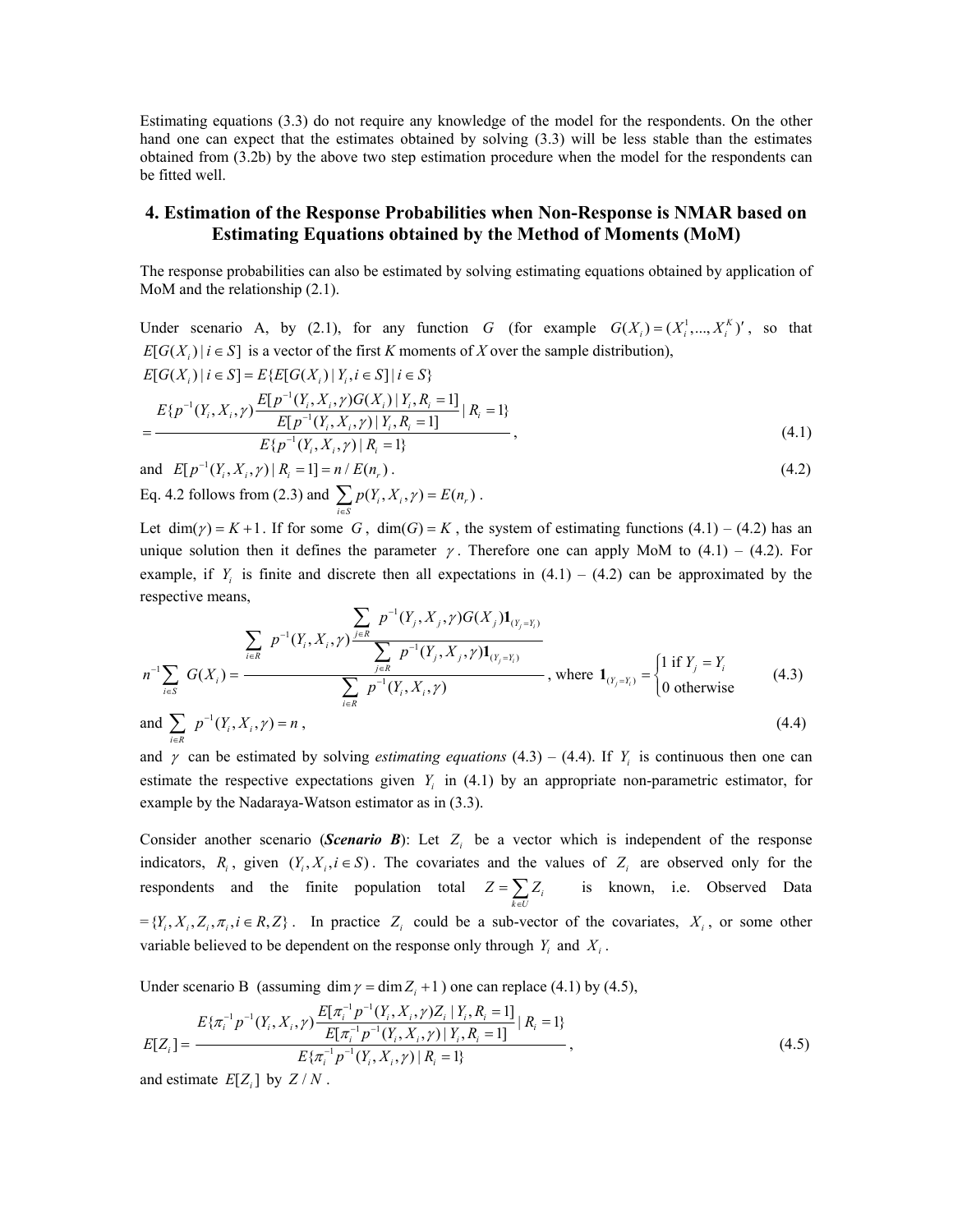**Remark 4.1** Note that  $(4.1) - (4.2)$  does not necessarily have a unique solution. For example, if  $X_i$  takes only two values, say 0 and 1, then  $(4.1) - (4.2)$  can not be uniquely solved if dim( $\gamma$ ) > 2 for any function *G*.

**Remark 4.2** In practical situations dim  $\gamma$  can be less than dim  $Z_i + 1$ . In this case, if it is preferred to use all auxiliary information, then  $\gamma$  can be estimated (for example) by solving  $\hat{\gamma} = \arg \min \Delta'(\gamma) \Delta(\gamma)$  where

γ

$$
\Delta(\gamma) = \hat{E}[Z_i] - \frac{\hat{E}\{\pi_i^{-1}p^{-1}(Y_i, X_i, \gamma)\frac{\hat{E}[\pi_i^{-1}p^{-1}(Y_i, X_i, \gamma)Z_i | Y_i, R_i = 1]}{\hat{E}[\pi_i^{-1}p^{-1}(Y_i, X_i, \gamma) | Y_i, R_i = 1]} | R_i = 1 \}}{\hat{E}\{\pi_i^{-1}p^{-1}(Y_i, X_i, \gamma) | R_i = 1 \}}.
$$

#### **5. Empirical illustration**

In order to illustrate the performance of the estimators described in the previous sections we designed a small Monte Carlo study. For simplicity assume that the finite population and the sample coincide,  $U = S$ . The study consists of the following four steps.

*Step A*: Generate independently  $M = 1000$  finite populations  $\{Y_i^{(m)}, X_i^{(m)}; i = 1, \dots, 1000\}$ , where  $X_i^{(m)} \sim \text{Uniform}(0,1)$ ,  $P(Y_i^{(m)} = 1 | X_i) = (\exp{\{\theta_0 + \theta_1 X_i^{(m)}\} + 1\}}^{-1}, \quad \theta_0 = -0.1, \quad \theta_1 = -1$ , and  $P(Y_i^{(m)} = 0 \mid X_i^{(m)} ) = 1 - P(Y_i^{(m)} = 1 \mid X_i^{(m)} )$ . For each finite population calculate the mean of the outcome variable,  $\overline{Y}^{(m)} = \frac{1}{1.000} \sum_{i=1}^{1,000} Y_i^{(m)}$ 1 1 1,000  $j^{(m)} = \frac{1}{1,000} \sum_{i=1}^{n} Y_i^{(m)}$  $Y^{(m)} = \frac{1}{1.222} \sum_{i=1}^{n} Y_i$  $=\frac{1}{1,000} \sum_{i=1}^{1} Y_i^{(m)}$  = the proportion of the positive outcomes.

**Step B:** For each generated population generate independently response indicators from the logistic model,  $(R_i^{(m)} = 1 | Y_i^{(m)}, X_i^{(m)}) = \frac{1}{\exp(\gamma_0 + \gamma_1 X_i^{(m)} + \gamma_2 Y_i^{(m)}) + 1}$  $P(R_i^{(m)} = 1 | Y_i^{(m)}, X_i^{(m)}) = \frac{1}{\exp(\gamma_0 + \gamma_1 X_i^{(m)} + \gamma_2 Y_i^{(m)}) + 1}.$ 

We repeat the study for different values of  $\gamma = (\gamma_0, \gamma_1, \gamma_2)$ , see Figures 1 - 4.

*Step C*: For each sample of respondents,  $\{Y_i^{(m)}, X_i^{(m)}; i \in (k : R_k^{(m)} = 1)\}$ , estimate response probabilities using three estimators:

(1) 
$$
\hat{P}_i^{(m)MAP} = Q(X_i^{(m)}; \hat{\gamma}_0^{(m)MAR}, \hat{\gamma}_1^{(m)MAR}) \quad \text{where} \quad Q(X_i^{(m)}; \gamma_0, \gamma_1) = \frac{1}{\exp(\gamma_0 + \gamma_1 X_i^{(m)}) + 1} \quad \text{and}
$$

 $(\hat{\gamma}_{0}^{(m)MAR}, \hat{\gamma}_{1}^{(m)MAR})$ is a solution of the likelihood equations  $\frac{\log Q(X_i^{(m)}; \gamma_0, \gamma_1)}{\partial \gamma_1} + \sum_{i \in P^c} \frac{\partial \log[1 - Q(X_i^{(m)}; \gamma_0, \gamma_1)]}{\partial \gamma_1} = 0, d = 0,1$  $\hat{\mathcal{C}}_i^{(m)}$ ;  $\gamma_0$ ,  $\gamma_1$  )  $\sum$   $\partial \log[1-Q(X_i^{(m)})]$  $\left\{ \begin{array}{ccc} i \in R & & O \end{array} \right\}$  $\underline{Q(X_i^{(m)}; \gamma_0, \gamma_1)}$  +  $\sum \frac{\partial \log[1 - Q(X_i^{(m)}; \gamma_0, \gamma_1)]}{\partial \log[1 - Q(X_i^{(m)}; \gamma_0, \gamma_1)]}$  = 0, d  $\overline{c} = R$   $\overline{C} \gamma_d$   $\overline{C} = R^c$   $\overline{C} \gamma$  $\sum_{i \in \mathbb{R}} \frac{\partial \log Q(X_i^{(m)}; \gamma_0, \gamma_1)}{\partial \gamma_d} + \sum_{i \in \mathbb{R}^c} \frac{\partial \log[1 - Q(X_i^{(m)}; \gamma_0, \gamma_1)]}{\partial \gamma_d} = 0, d = 0, 1$  (MLE estimate assuming that the response is MAR and response model is logistic). These estimates were derived using Proc Logistic of

SAS.

(2) 
$$
\hat{P}_i^{(m)M o M} = p(Y_i^{(m)}, X_i^{(m)}; \hat{\gamma}_0^{(m)M o M}, \hat{\gamma}_1^{(m)M o M}, \hat{\gamma}_2^{(m)M o M})
$$
 where 
$$
p(Y_i^{(m)}, X_i^{(m)}; \gamma_0, \gamma_1, \gamma_2)
$$

 $\gamma_0 + \gamma_1 X_i^{(m)} + \gamma_2 Y_i^{(m)}$  $=\frac{1}{\exp(\gamma_0 + \gamma_1 X_i^{(m)} + \gamma_2 Y_i^{(m)})+1}$  and  $(\hat{\gamma}_0^{(m)M o M}, \hat{\gamma}_1^{(m)M o M}, \hat{\gamma}_2^{(m)M o M})$  is a solution of (4.3) - (4.4). Proc IML SAS optimization functions were used for solving  $(4.3) - (4.4)$ .

(3)  $\hat{P}_{i}^{(m)EEL} = p(Y_i^{(m)}, X_i^{(m)}; \hat{\gamma}_0^{(m)EEL}, \hat{\gamma}_1^{(m)EEL}, \hat{\gamma}_2^{(m)EEL})$  where  $(\hat{\gamma}_0^{(m)EEL}, \hat{\gamma}_1^{(m)EEL}, \hat{\gamma}_2^{(m)EEL})$  is a solution of (3.2b). Recall that solving (3.2b) requires estimating  $f_r(Y_i | X_i)$ . We used  $P(Y_i = 1 | X_i, R_i = 1) = (\exp{\{a_0 + a_1 X_i\}} + 1)^{-1}$  as the working model for  $f_r(Y_i | X_i)$  and estimated the parameters  $(a_0, a_1)$  by Proc Logistic SAS. Note that the true model for  $f_r(Y_i | X_i)$  is not necessarily linear logistic (unless  $\gamma_1 = 0$ ), although the later can be a good approximation. Proc IML SAS optimization functions were used for solving (3.2b).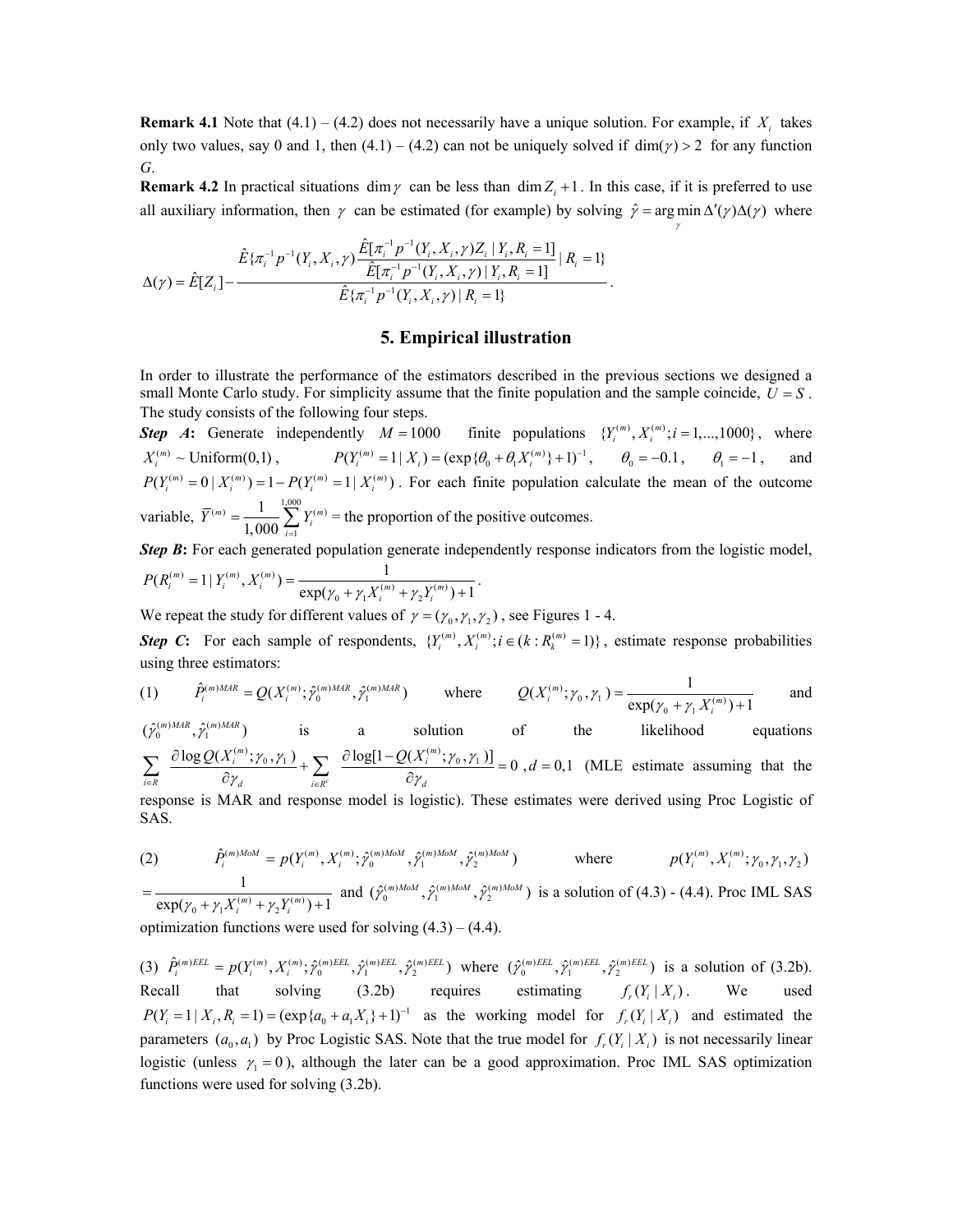*Step D***:** For each sample calculate three Hajek-type estimates of the population mean of the outcome variable,  $\overline{Y}^{(m)}$  :

$$
\text{``MAP'': } \hat{\overline{Y}}^{(m)MAR} = \frac{\sum\limits_{i: R_i = 1} Y_i^{(m)} / \hat{P}_i^{(m)MAR}}{\sum\limits_{i: R_i = 1} 1 / \hat{P}_i^{(m)MAR}} , \qquad \text{``MoM'': } \hat{\overline{Y}}^{(m)MoM} = \frac{\sum\limits_{i: R_i = 1} Y_i^{(m)} / \hat{P}_i^{(m)MoM}}{\sum\limits_{i: R_i = 1} 1 / \hat{P}_i^{(m)MoM}} ,
$$
\n
$$
\text{``EEL'': } \hat{\overline{Y}}^{(m)EEL} = \frac{\sum\limits_{i: R_i = 1} Y_i^{(m)} / \hat{P}_i^{(m)EEL}}{\sum\limits_{i: R_i = 1} 1 / \hat{P}_i^{(m)EEL}} .
$$

For each of these three estimators calculate Empirical Bias and Empirical Root Mean Square Error over 1,000 simulations,  $Bias(\hat{\overline{Y}}) = \frac{1}{\sqrt{2\pi} \cdot 2} \sum_{n=1}^{1,000} (\hat{\overline{Y}}^{(m)} - \overline{Y}^{(m)}$  $(\hat{\overline{Y}}) = \frac{1}{1,000} \sum_{m=1}^{1,000} (\hat{\overline{Y}}^{(m)} - \overline{Y}^{(m)})$ *m Bias*  $(\overline{Y}) = \frac{1}{1.288} \sum_{x} (\overline{Y}^{(m)} - \overline{Y})$  $=\frac{1}{1,000}\sum_{m=1}^{1,000}(\hat{\bar{Y}}^{(m)}-\bar{Y}^{(m)})$  and  $RMSE(\hat{\bar{Y}})=\sqrt{\frac{1}{1,000}\sum_{m=1}^{1,000}(\hat{\bar{Y}}^{(m)}-\bar{Y}^{(m)})^2}$  $(\hat{\overline{Y}}) = \sqrt{\frac{1}{1,000} \sum_{m=1}^{1,000} (\hat{\overline{Y}}^{(m)} - \overline{Y}^{(m)})}$ *m*  $RMSE(Y) = \sqrt{\frac{1}{1.2000}} \sum_{x} (Y^{(m)} - Y)$  $=\sqrt{\frac{1}{1,000}\sum_{m=1}^{n}(\overline{\overline{Y}}^{(m)}-\overline{Y}^{(m)})^2}$ . We repeat the study for different values of the parameter  $\gamma$ . The results are summarized in Figures 1 – 4.



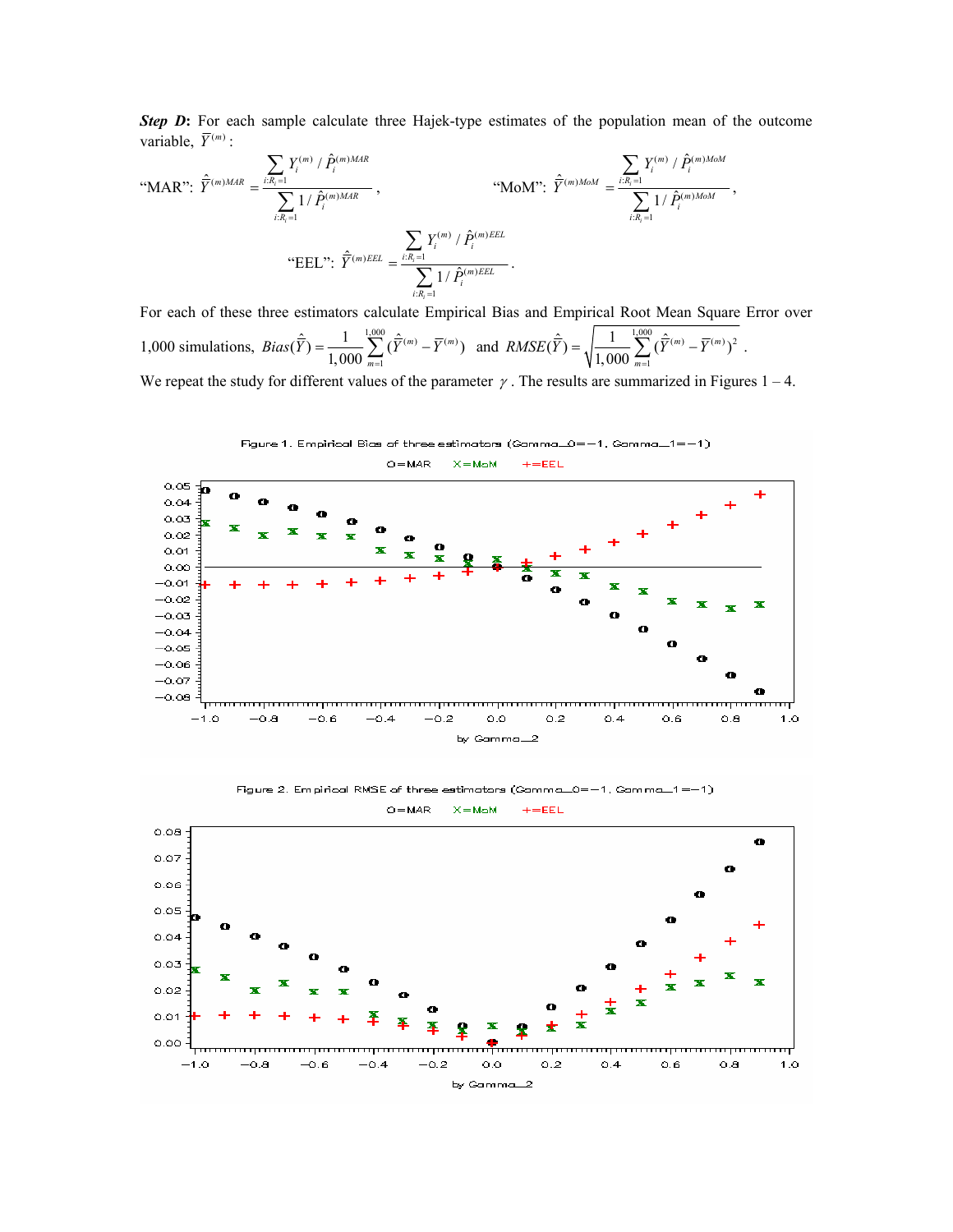

Figure 4. Empirical RMSE of three estimators (Gamma\_0=-1, Gamma\_1=0)



 $O = \text{MAR}$  $+=$ EEL  $X = M \omega M$ 

#### **Conclusions**

- 1) "MAR" estimates of the population proportions of positive outcomes,  $\overline{Y}^{(m)}$ , are significantly biased except for the case of  $\gamma$ , = 0 which corresponds to "missing data are MAR".
- 2) Although both suggested estimators, the "MoM" estimator and the "EEL" estimator are also significantly biased for  $\gamma_2 \neq 0$  their bias and RMSE are much smaller than those from the "MAR" estimator.
- 3) In the case  $\gamma_2 = 0$ , RMSE is larger for the "MoM" estimator than for the two other estimators. Note that Method of Moment type estimators are usually less effective than estimators based on MLE principle.
- 4) In our limited study the "EEL" estimator performs not significantly worse in the sense of bias and RMSE than the "MAR" estimator even when "missing data are MAR",  $\gamma_2 = 0$ . Note also that in this case the estimates  $\hat{\gamma}_2^{(m)EECL}$  differ insignificantly from zero (the results are not shown in the paper). Therefore testing the hypothesis  $H_0 : \hat{\gamma}_2^{(m)EECL} = 0$  is equivalent to testing whether the response is MAR or NMAR (if the model for response mechanism is specified correctly). Methods for testing  $H_0$ , in particular estimating the variance of  $\hat{\gamma}_2^{(m)EECL}$ , is a topic for future research.